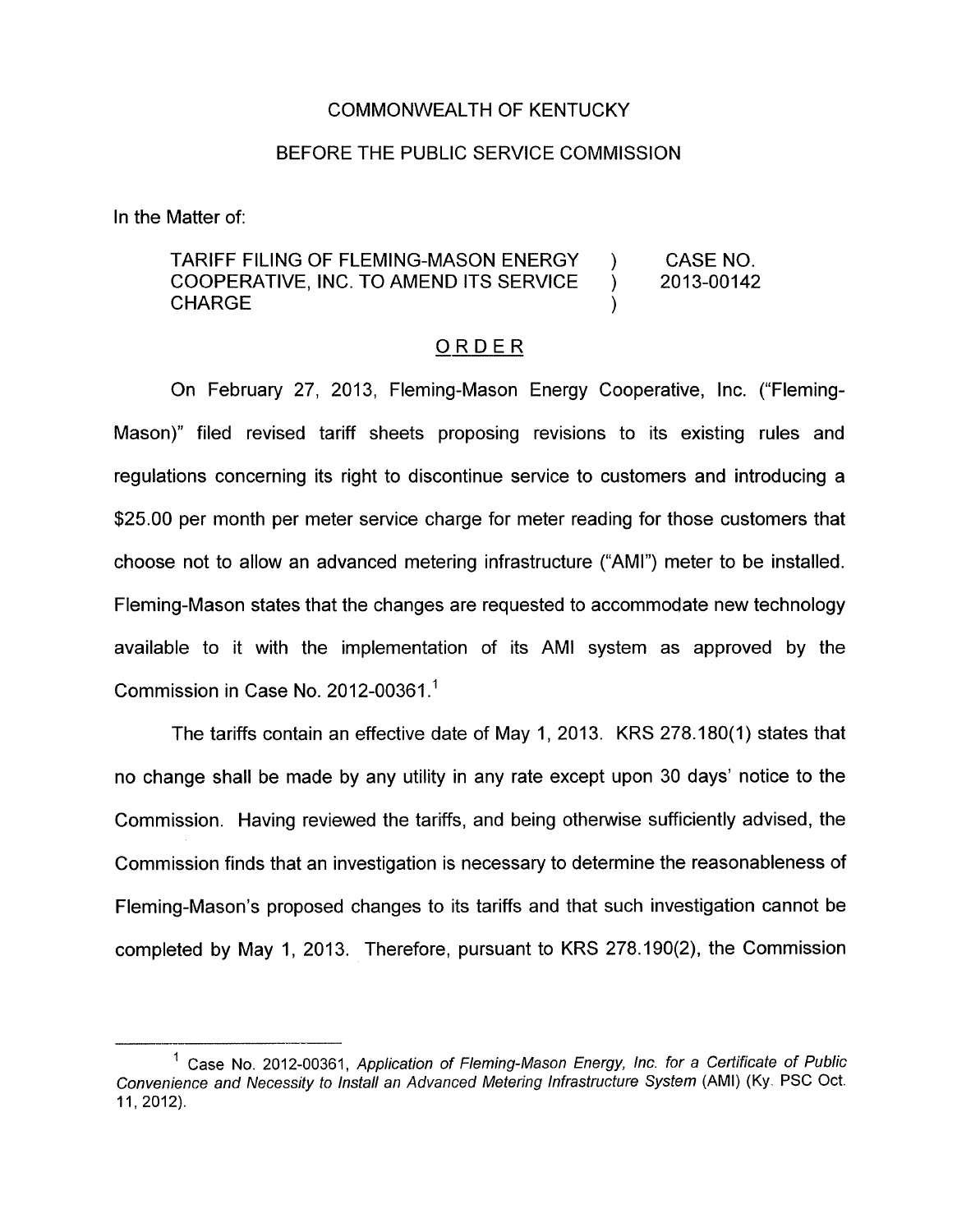will suspend the effective date of May 1, 2013 for the proposed tariffs for five months. However, the Commission will use its best efforts to expedite its review of the tariffs.

IT IS HEREBY ORDERED that:

Fleming-Mason's proposed changes to its tariffs are suspended for five months from May 1, 2013, up to and including September 30, 2013.

By the Commission



*A*  e Director

Case No. 2013-00142